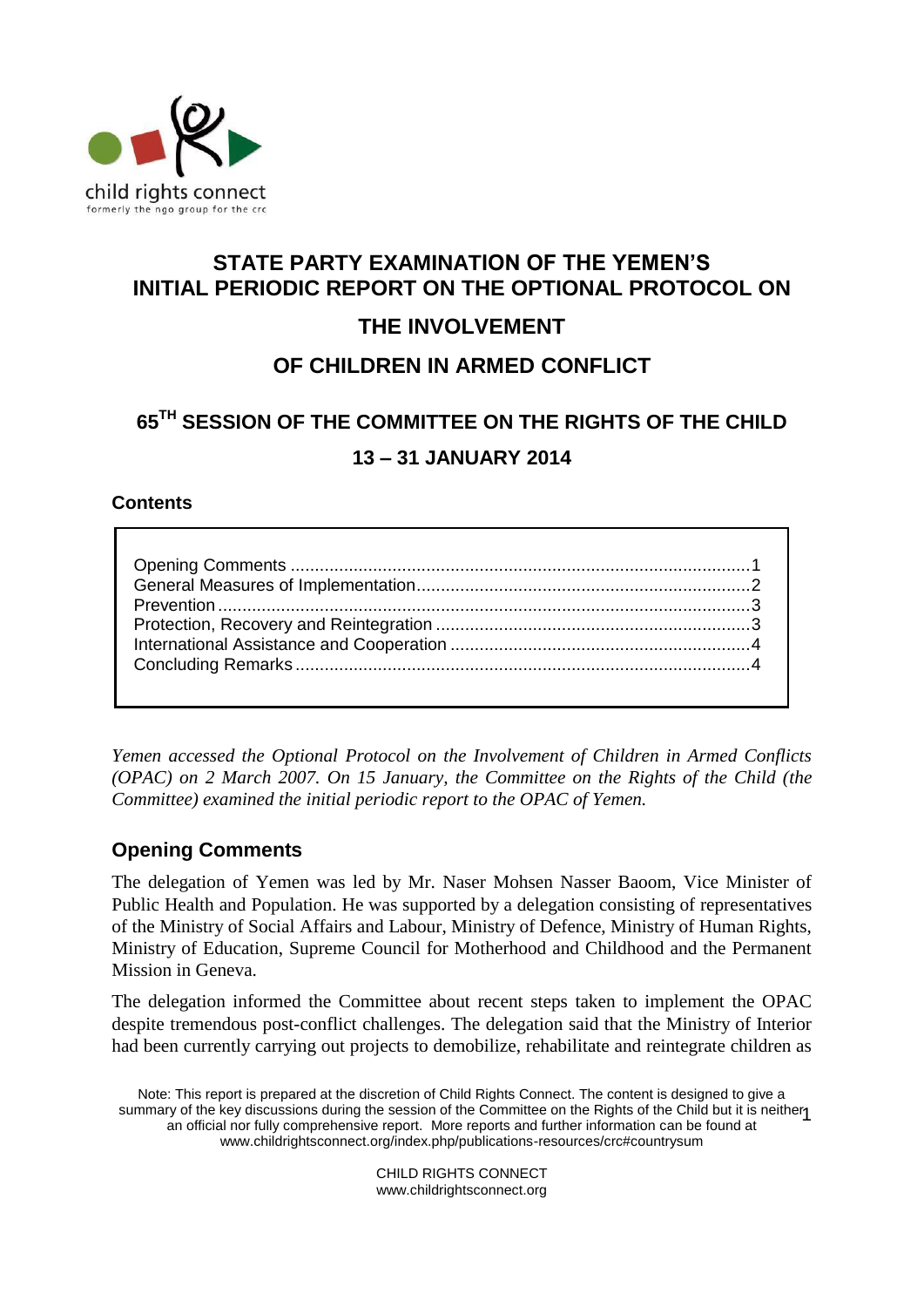well as to prevent children from carrying arms. In particular, extensive efforts had been deployed to prevent the recruitment of children into armed forces. The delegation stated that it had no information on children being recruited unlawfully into armed forces over the last months.

Mr. Benyam Dawit Mezmur, the Country Rapporteur, welcomed the delegation and wished for a fruitful dialogue. He said that while the State Party had made progress, children had been still affected by human rights violations, such as recruitment into armed forces, death, sexual violence and injury by anti-personnel mines. He welcomed the legal and legislative advances and expressed his wish for the dialogue to focus on their actual impact and implementation.

# <span id="page-1-0"></span>**General Measures of Implementation**

## *Legislation*

The Committee asked for more detailed information on the prohibition and the criminalization of child recruitment by armed forces and non-State armed groups. It also asked for clarification whether the recruitment of children was illegal only during war time, or whether peace time was likewise covered by the provision.

The delegation said that all military laws in force established that the minimum age for compulsory or voluntary recruitment into armed forces and armed group was 18 years. These laws included the Act number 67 of 1991, which concerned service in the Armed Forces, Act number 22, which concerned compulsory and national service, and Act number 23 of 1990, which concerned the Reserve Forces. Moreover, President Abd Rabbuh Mansur Hadi issued a decree on the prohibition of the engagement of children in armed conflicts and a special Committee on Children in Armed Conflicts, chaired by the Minister of Legal Affairs, had been established. The delegation explained that unlawful recruitment of children had been criminalized and that there were military penalties for anyone that violated these provisions and recruited an individual under the age of 18 into armed forces or groups. Finally, the delegation informed the Committee that the prohibition to recruit children into armed conflicts and groups had been applicable even in time of peace.

## *Dissemination and training*

The Committee asked for more information on measures taken to disseminate and train members of armed forces, law enforcement officials and migration officers on human rights, with a particular emphasis on the provisions under the OPAC. The delegation informed the Committee that awareness raising campaigns, military and security directives, educational material and handbooks had been circulated among armed forces and law enforcement officials in order to sensitize them on child recruitment. Specific training on human rights was equally delivered both in military schools and to armed forces and law enforcement officials.

## *Monitoring*

The delegation expressed to the Committee its openness and willingness to cooperate with international actors, such as the United Nations Special Representative of the Secretary-General for Children and Armed Conflicts. It also stated that the Ministry of Defence and of Interior were willing to facilitate field visits in the country. Moreover, the delegation informed that the government had been working with Non-Governmental Organizations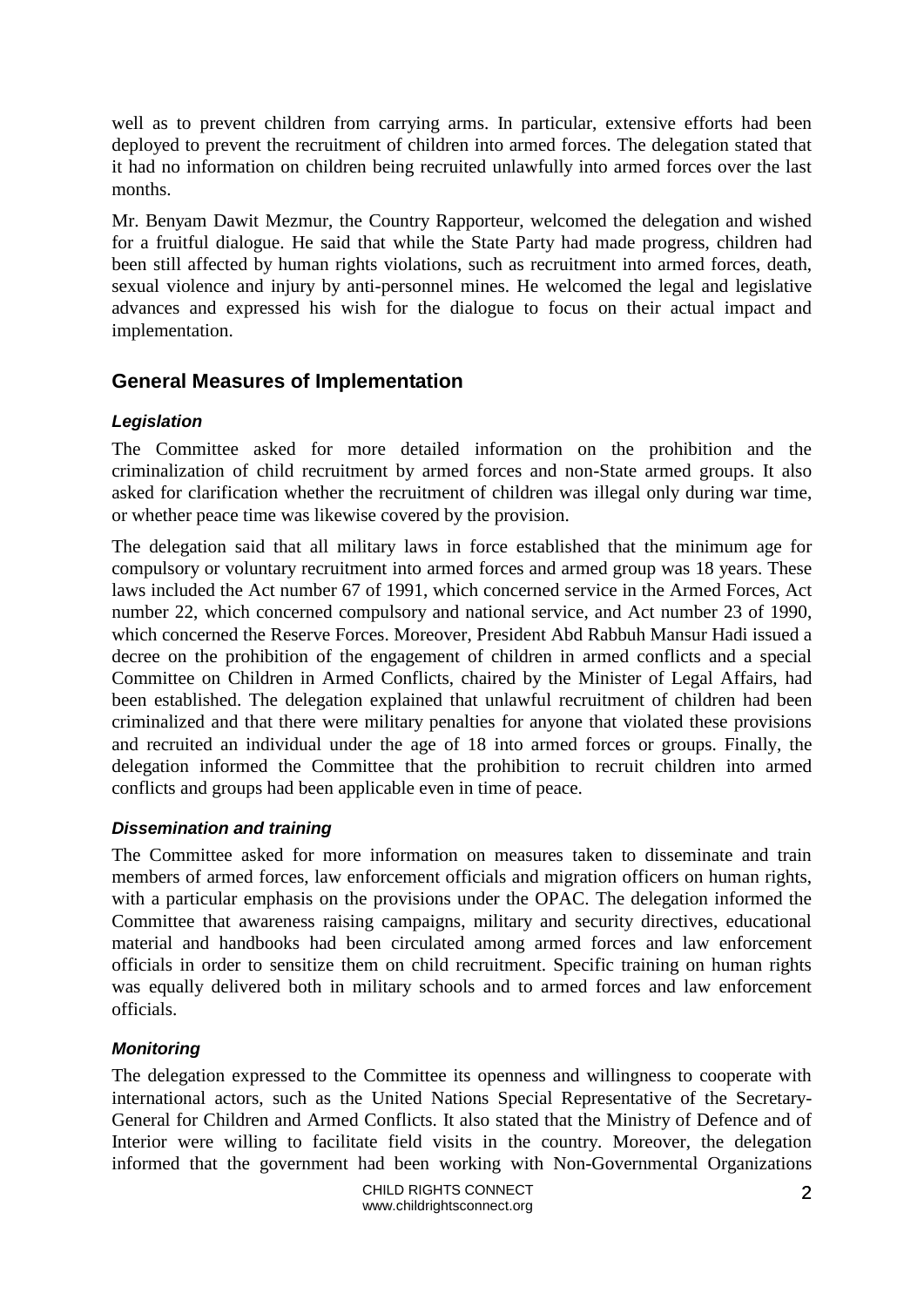(NGOs) and with UNICEF in order to monitor concerned areas. A Plan of Action adopted in 2013 on Children in Armed Conflicts had been developed by the government and the United Nations in order to monitor and prevent the use of children in hostilities.

## *The Role of National Dialogue Conference (NDC) in the implementation of OPAC*

The Committee enquired whether the State Party used the NDC framework to prevent recruitment and use of children in armed conflict. The delegation responded that the NDC debated the issue of children in armed conflicts, especially with regard to compensation and rehabilitation of children. Constitutional amendments had been prepared in order to prohibit recruitment and use of children in hostilities.

# <span id="page-2-0"></span>**Prevention**

The Committee asked about measures taken by the State Party in order to prevent the recruitment of children into the armed forces. The delegation responded that a Work Plan to End the Recruitment of Children was adopted in 2013 and had been implemented by the Ministry of Social Affairs, Human Rights, Legal Affairs and the Supreme Council of Motherhood and Childhood. The delegation further explained that the timetable for the implementation of this work plan was 12 months and would be overseen by the United Nations monitoring team.

## *Birth certificates and age verification process*

The Committee expressed its concern about the lack of systematic birth registration and its negative impact on the age verification during the recruitment process. The delegation informed the Committee that there were special medical teams working with recruitment agencies in order to determine the age correctly. The delegation clarified that these medical teams were present in all areas, where military and police recruitment occurred. The delegation acknowledged that more needed to be done in increasing birth registrations.

## *Use of schools and hospitals as military basis*

The Committee was concerned with the fact that schools and hospitals, particularly in the Saana and Abyan regions, were often used as military basis by armed forces and non-State armed groups. It asked for more information about measures taken in order to prevent such actions. The delegation clarified that schools and hospitals had been mainly targeted by non-State armed groups. It acknowledged that in some exceptional instances, armed forces occupied schools and hospitals (as for example the Al-Razi hospital) in order to protect social infrastructure against occupation by armed groups.

# <span id="page-2-1"></span>**Protection, Recovery and Reintegration**

# *Demobilization of children*

The Committee asked for more information with regard to the implementation of the November 2011 decree issued by the Defector General Ali Mohsen of the breakaway First Armoured Division (FAD) that ordered the release of 100 children who had been recruited and used in hostilities. The Committee also asked how many children were released and how many people had been prosecuted.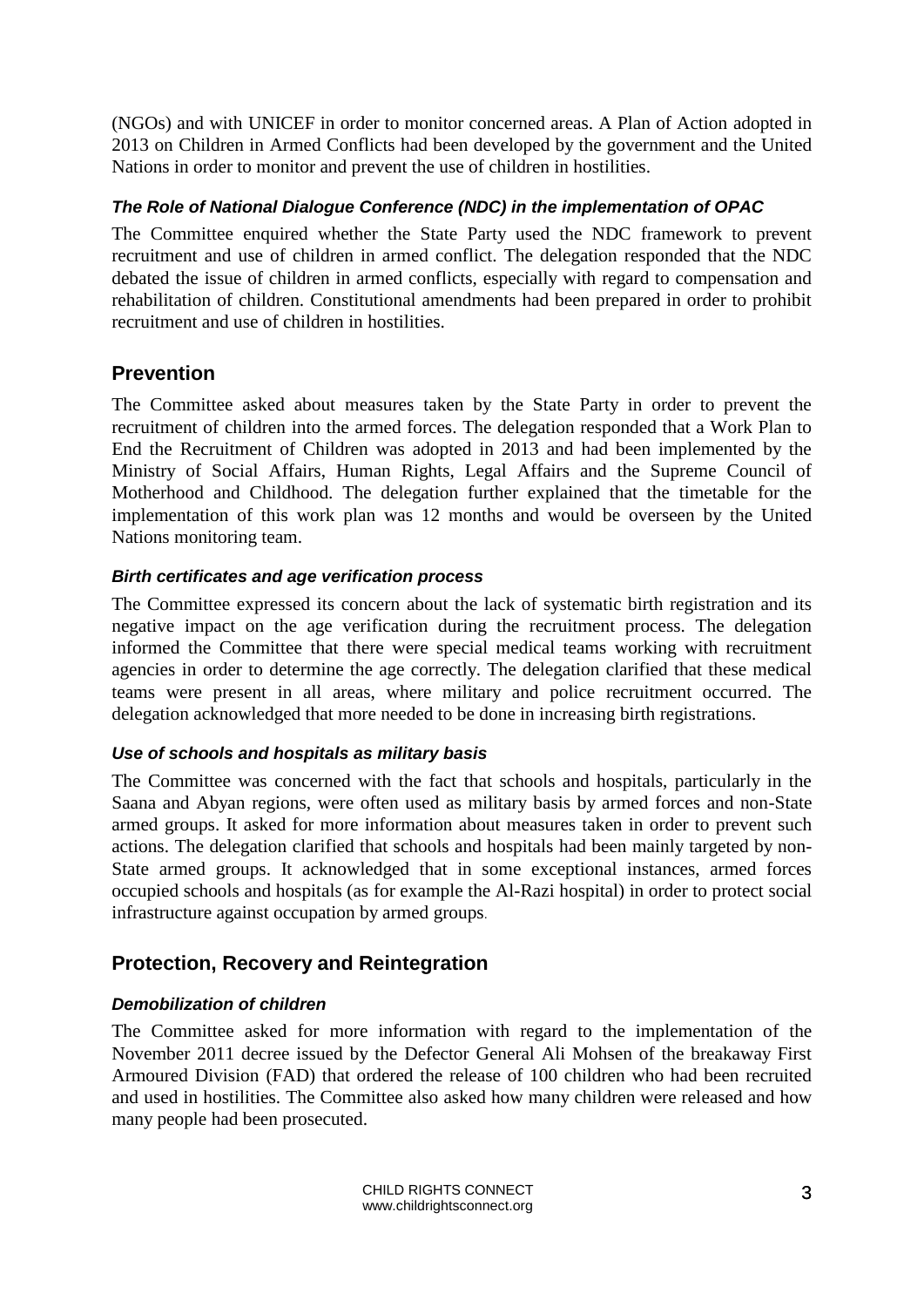The delegation informed the Committee that the breakaway FAD, which was fighting against the armed forces, agreed to demobilize all 100 children. NGOs provided psychological assistance to victims and were supposed to follow-up on these children to ensure their reintegration. The delegation has no specific information on rehabilitation and reintegration of these children.

Further on, the delegation declared that some parents preferred their children to be incarcerated as a measure to prevent their recruitment into unlawful armed groups such as Al-Akbar, Hutsi or Al Qaeda. The delegation stated that the government was aware of this phenomenon and had released these children who had been provided with rehabilitation programmes.

#### *Reintegration and rehabilitation*

The Committee asked more information on rehabilitation and reintegration programmes for children who had been recruited and used in hostilities. The delegation stated that the government was committed to implement a plan to reintegrate children who had been recruited by State armed forces or by non-State armed groups. However, numerous challenges existed and undermined this process, such as budgetary constraints.

#### *Drone attacks*

The Committee expressed concern about the high rates of children who were sacrificed to the drone attacks. The Committee asked whether the State had taken any concrete steps to engage with the United States to reduce these attacks and if psychological assistance was delivered to concerned children and families.

The delegation explained that due to an increasing number of terrorist groups operating on the State Party's territory, the government signed an agreement with the United States to fight terrorism. Therefore, drones attacks in non-residential areas had become more frequent. The delegation reported that following the exceptional drone attack in the residential area of Abyan, a recovery centre had been established to address multiple needs of concerned individuals.

# <span id="page-3-0"></span>**International Assistance and Cooperation**

#### *Developing incentives to prevent recruitment*

The delegation stated that the government had been mobilizing funds to prevent the recruitment of children into armed forces. In particular, it had been encouraging donors to allocate resources and develop programmes to provide work incentives for youth in order to prevent recruitment for economic and social reasons.

# <span id="page-3-1"></span>**Concluding Remarks**

Mr. Benyam Dawit Mezmur thanked the delegation for the fruitful and constructive dialogue. He acknowledged the difficult situation, especially due to an increase in terrorist groups, and urged the government to take concrete measures to stop the recruitment and use of children in hostilities. He recommended that the State Party should fully harmonize domestic legislation with the OPAC. In addition, he highlighted that a balanced approach between national security and the respect of the rights of the child was needed. He noted that, despite the political will to improve current situation, including through cooperation with international